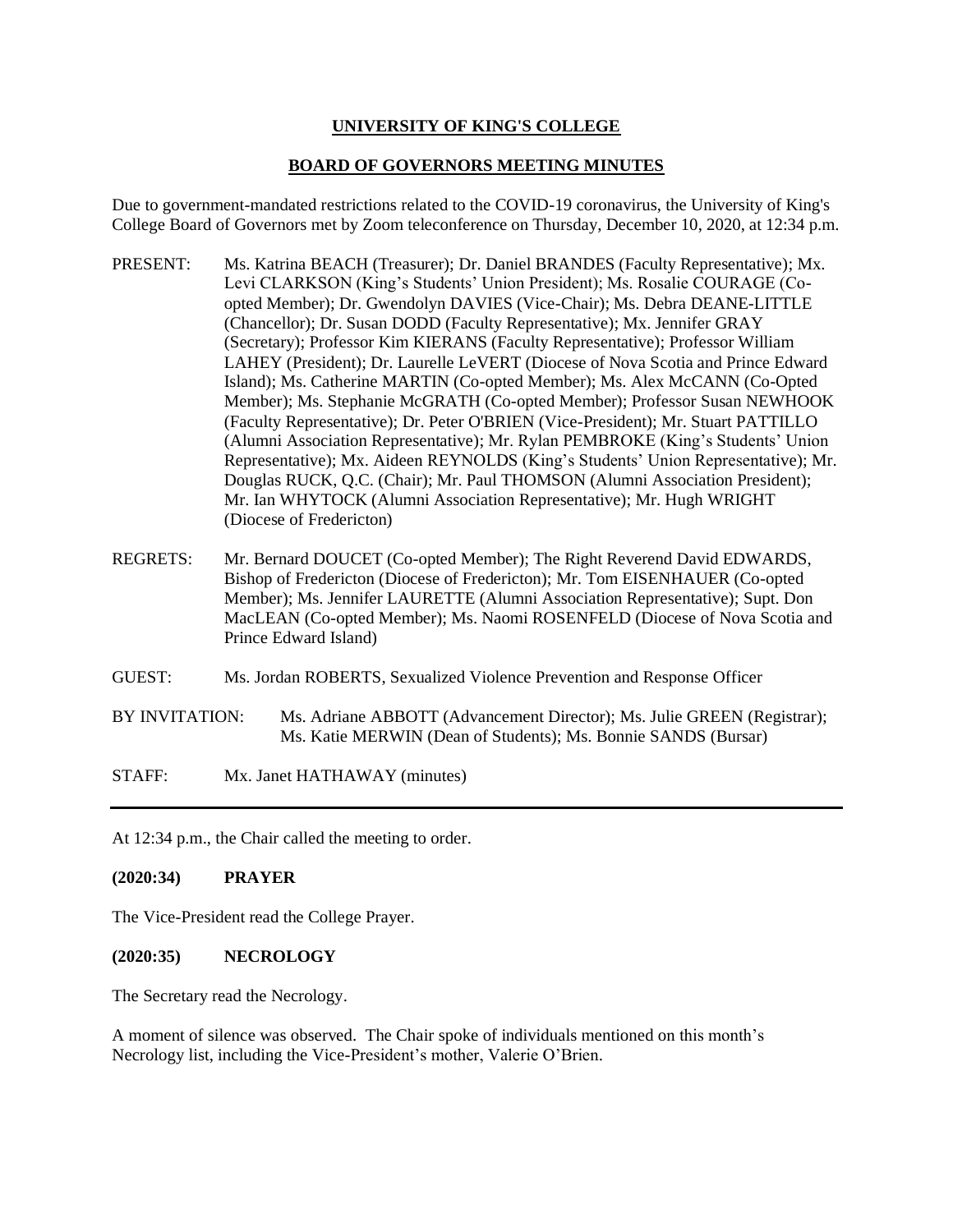# **(2020:36) CHAIR'S REMARKS**

The Chair advised that the Rt. Rev. Sandra Fyfe was consecrated as Bishop of Nova Scotia and Prince Edward Island on Nov. 30 and thus became the Visitor to the College.

The Chair noted that this was the first day of Hanukkah, and he wished everyone the best on this occasion.

Finally, the Chair observed that December 6 was the anniversary of the massacre at the Université de Montréal. He asked members to think of that event and what it means to hold people as being less deserving of respect and life because of their gender or colour.

#### **(2020:37) CONSENT AGENDA**

A Consent Agenda addressing the following matters was circulated:

- a) Approval of Minutes of September 24, 2020, and November 9, 2020
- b) Alumni Report
- c) Advancement Director's Report
- d) Advancement Committee Report
- e) Campus Planning Committee Report
- f) Registrar's Report

## **MOTION: (Beach/Kierans) that the Consent Agenda be approved. CARRIED.**

#### **(2020:38) BUSINESS/DECISION ITEMS**

#### **2020-2021 Financial Update**

The Bursar directed Board members to the meeting package. She noted that the deficit has improved. Enrolment is higher than the first quarter forecast with 22 more students. The COVID emergency response fund is now at \$1.15 million.

In terms of enrollment, King has 905 students this year, which is more than budgeted for and slightly higher than last year. A larger number of students are part-time this year taking smaller course loads. There are 177 FYP students this year, while 147 was the number included in the budget.

In residence, the first quarter forecast anticipated a 15% withdrawal rate. King's has lost only one student since September which has increased residence revenue in the second quarter forecast.

The increase in COVID emergency response fund spending is due to higher ventilation costs to prevent airborne transmission of the virus and a new audio-visual contract for recording lectures in non-Journalism programs. The University has spent \$800,000 to transition to online teaching this year. King's has received some federal agency grants for student employment which offsets the COVID expenditures somewhat.

The Bursar discussed the unallocated anticipated reductions in spending and noted that \$657,000 of the \$721,000 in budgeted reductions has been allocated so far. She also noted that there could be additional savings in Athletics because winter sports will not occur.

#### **Memo and Resolution to Amend College By-Laws Regarding Indemnification**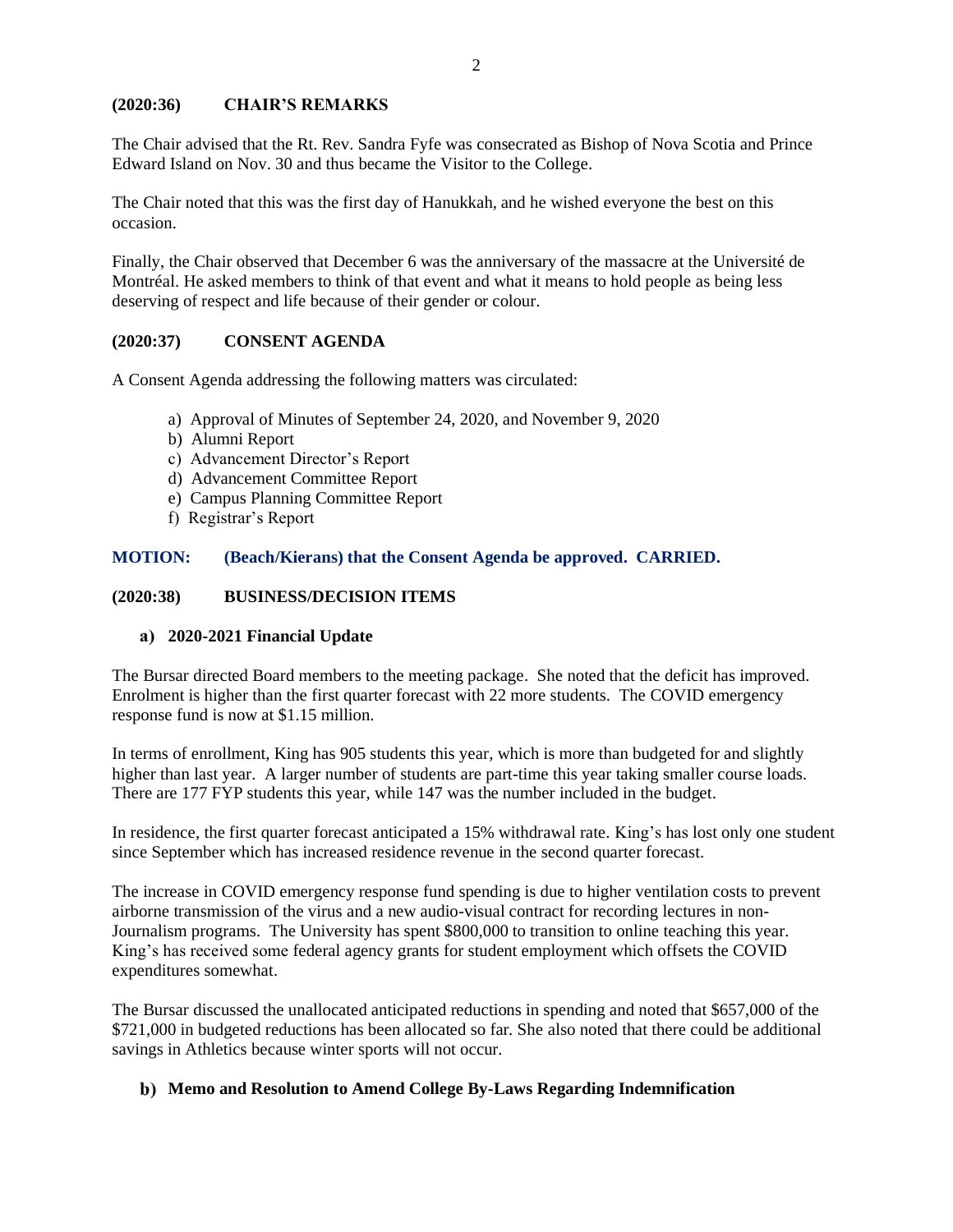The Bursar provided the background for this matter, advising that it was recently discovered that the University by-laws did not include an indemnification clause for Board members or officers. The indemnity protects Board members and officers from personal financial responsibility for any liability they may incur from their service to King's and for the cost of legal fees or other expenses incurred in defending against liability, subject to an important qualification – the indemnity applies only if the Board member or officer was acting in the course of their lawful and good faith execution of their duties.

The Bursar advised that in addition to having an indemnification clause in their by-laws, many organizations purchase directors and officers liability insurance. King's, as a member of the Canadian University Reciprocal Insurance Exchange (CURIE), holds Educational Institutions Errors and Omissions Liability Insurance that effectively provides the equivalent of a standalone directors and officers liability policy.

King's received legal advice about indemnification language that could be considered for incorporation into King's by-laws. Options were provided and the proposed language has been endorsed by the Finance, Audit and Risk Committee. The Bursar read the proposed motion.

## **MOTION: (Davies/Gray) be it resolved that the Board of Governors hereby authorizes the addition of By-Law 25A "Indemnification" to the University of King's College By-Laws.**

#### *Indemnification*

*25A Every Board Member, Board Officer, every person appointed to a Committee of the Board and every Officer of the University appointed by the Board as well as their heirs, executors and administrators ("Indemnitees") shall be indemnified and saved harmless by the University from and against all liability, loss, cost or expense (including legal fees) whatsoever which said Indemnitees sustain or incur in respect of any act, deed, matter or thing whatsoever made, done or permitted by said Indemnitees in the course of their lawful and good faith execution of the duties of the Board-related or University-related positions they hold or held.*

In discussion, the President noted that there is an immediate need for an indemnity because current insurance does not include COVID-19. The insurer has told the University there will be up to \$1 million in coverage going forward. He also advised that most other universities in Atlantic Canada have this kind of provision.

## **CARRIED.**

## **2020-21 Operating Budget – Approach and High-Level Estimate of Operating Deficit**

The President advised that he and the Bursar decided to put together a high-level provisional budget right away instead of waiting until next March. He noted that the university has a highly stable budget with predictable costs and revenue. Three main sources of revenue are the government grant, tuition, and residence occupancy. While there is potential for fluctuation in tuition and occupancy, independent of the pandemic, there is stability. He advised that it is time the University recognizes that and plans from the budget point of view accordingly. This approach allows King's to know much earlier in the academic year what the budget position is going to be and allows planning to start sooner.

King's will likely have a FYP class between 190 and 200 next year and the number of students in residence that the University normally has, leaving aside the impact of the pandemic. The uncertainty around the pandemic is not a reason not to put together a normal budget. There are advantages in adjusting a budget when you learn what the impacts are. The way that would be done is to create a fund that is outside the departmental budgets and use that fund to deal with the impact of the pandemic. That's a better approach than waiting until later to build a budget and building in the impacts of the pandemic.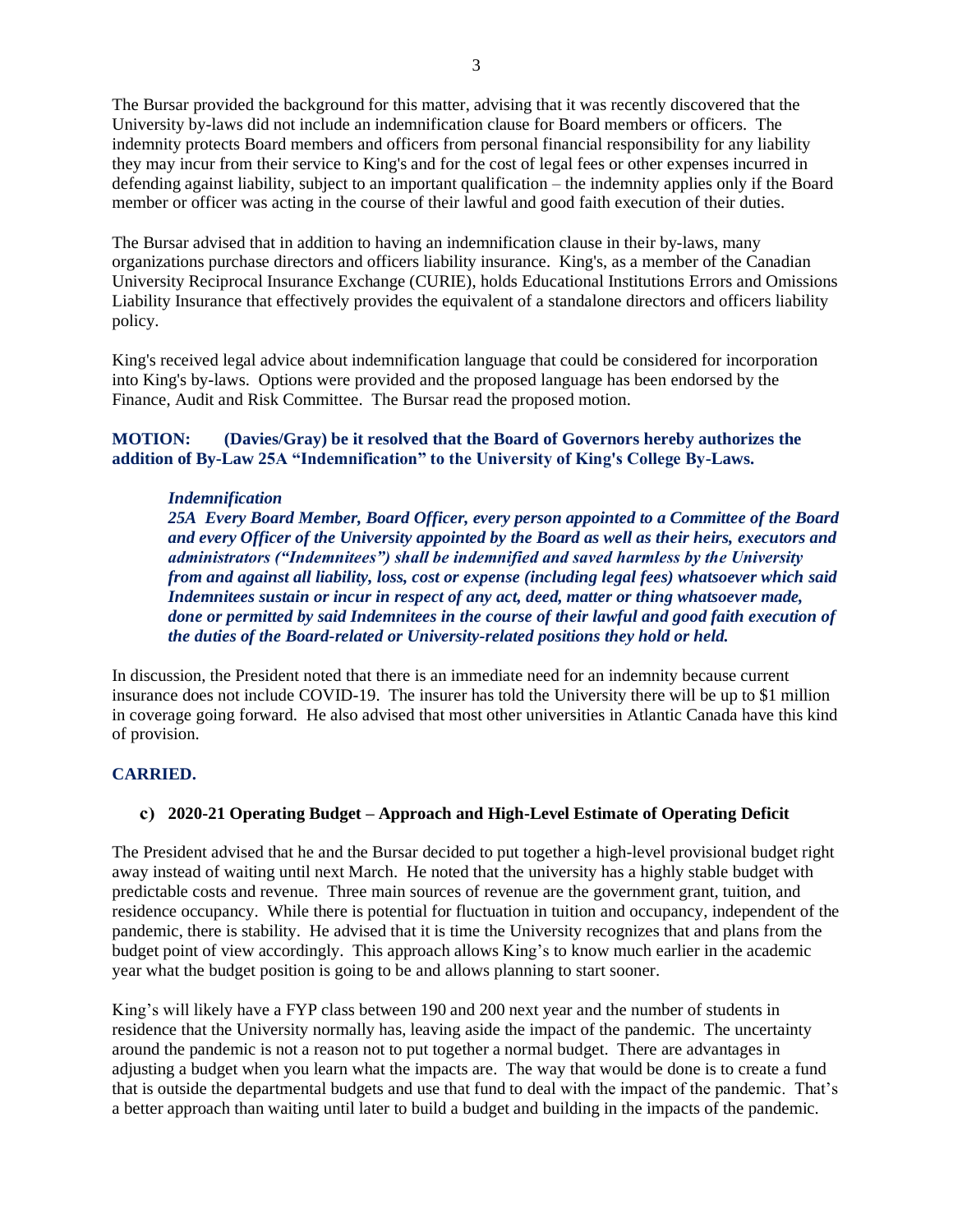The President noted that in terms of FYP enrolment, it is a moment of reckoning. A few years ago, King's had to borrow money from the Royal Bank. The University had to have a plan to put in front of the bank to assure them that King's could pay the loan back. Similarly, when the University was convincing the provincial government that King's was underfunded, it put a version of the same plan in front of the province to convince the province the University was sustainable. The plan was to have a FYP enrolment of 230-250 in the three- to five-year timeframe. It is almost certain King's is not going to meet those expectations, even without COVID. Unless the University finds additional sources of revenue from new programs or is much more successful in recruiting students, the University could be back in a structural deficit sooner. While King's is not giving up on substantially improving FYP enrolment, the University has come to the point where it is unlikely King's will achieve that enrolment in the time frame originally established.

The Bursar gave a PowerPoint presentation on the budget. She referenced the 2019-2020 actual results, which was closer to a more "normal" year.

She presented various scenarios and noted the projection of a deficit of \$1 million up to \$2 million, primarily dependent on residence occupancy. One scenario also assumes Conference Services is operational while the other does not. There is \$1 million more in expenses predicted for next year primarily due to the exclusion of unallocated anticipated reductions in spending which was included in the 2020-21 budget.

The Bursar discussed the debt repayment line, which includes an amount deferred due to the pandemic. She provided a revenue breakdown, the variables in residence occupancy and Conference Services, noting that Residence occupancy is a big amount in revenue. Other revenue assumptions include:

- Operating grant: an increase of 1% over the prior year per the Memorandum of Understanding with the Province;
- Enrolment: no assumption of enrolment growth; she is assuming static enrolment in FYP consistent with pre-COVID years (195), continuing excellent upper-year retention rates (85%), and headcount consistent with recent years (895);
- Tuition: Journalism tuition increase of 1%, arts/science 3%, and the MFA 2%;
- Fees: Fees will remain flat except for MFA mentor fee (2%). This is the third year of the fouryear international differential fee reset at Dalhousie. There will be no study abroad in the spring of 2021 and the athletic fee is assumed to be reinstated;
- Residence: the Bursar presented two occupancy scenarios: 250 (almost full occupancy) and 127 (50% occupancy), with no change in room rates;
- Conference Services: the Bursar presented two scenarios: operational and not operational;
- Investment income: the same budget as the prior year with market decline impact; and
- Other: assumes Chapel Music concerts resume, removal of pandemic bursary gifts, and removal of federal agency student employment grants.

Expense assumptions include:

- Salaries and benefits: assuming salaries increase by 3% and benefits increase by 2%;
- Academic: two new tenure track faculty (Journalism and FYP) on July 1, 2021; HOST limitedterm appointment for sabbatical coverage July 1, 2021; no study abroad course;
- Allotment to Dalhousie: no change to formula assumed, 3% cost increase and slightly higher enrollment;
- Departmental budgets: assuming salary and benefit increases, 3.5% increase in externally contracted services;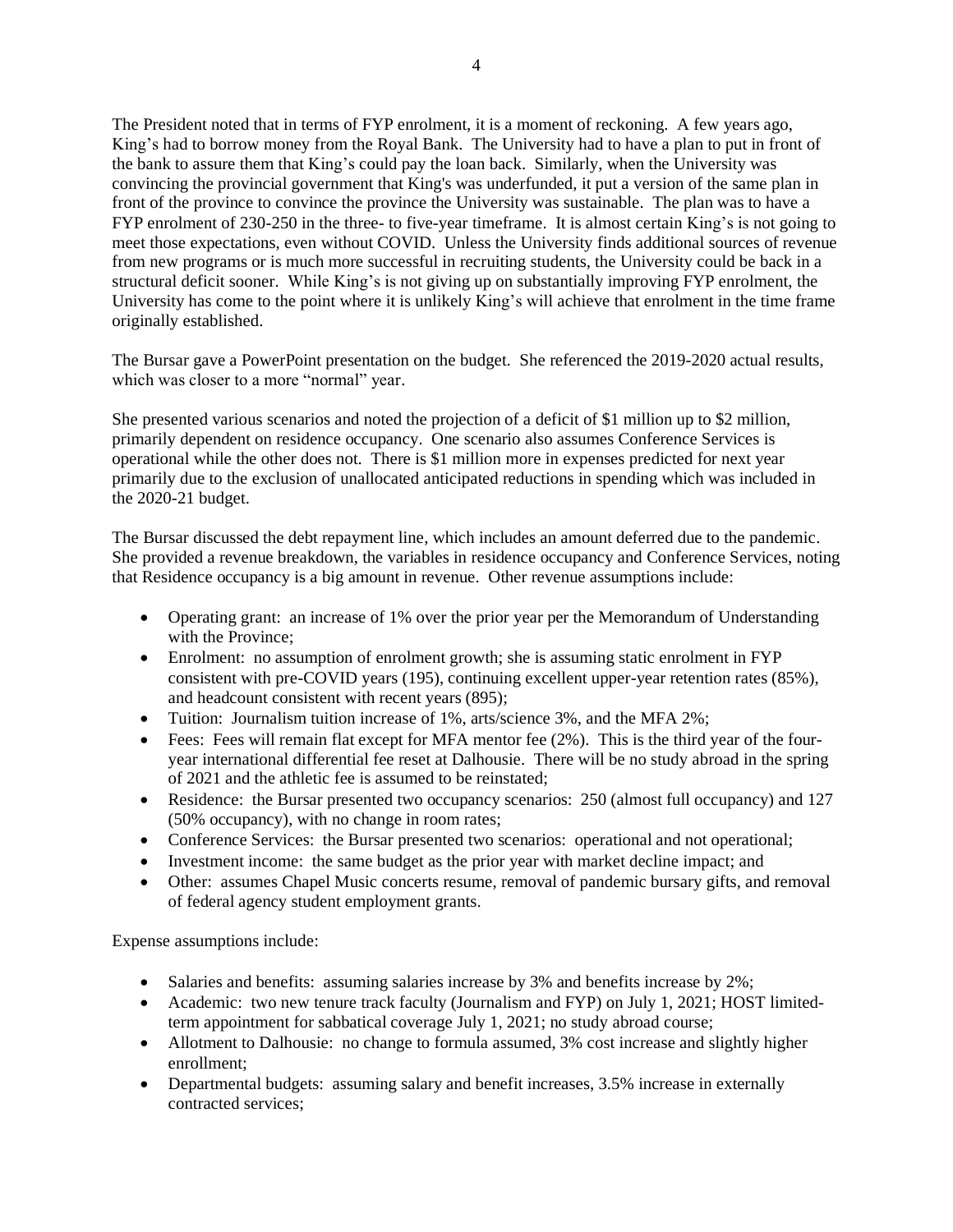- Equity Office: assumes position becomes full time and the position will also encompass accessibility;
- Scholarships, awards and bursaries: removal of pandemic bursaries; and
- COVID-19 emergency response fund: 2021-22 includes some expenditures that will carry over from 2020-2021, primarily salaries for FYP tutors and three contract employees.

Board members asked about new programs. The President indicated that the only program he knew about was a second MFA program that would be in fiction. The decision-making around new programs is largely within the academic area. However, there are also staffing implications and administrative involvement in negotiations with Dalhousie, given that everything King's does outside of the School of Journalism is subject to agreement with Dalhousie.

Board members asked if there were any NSCAD students in residence. The President advised there were, and they were full members of the King's community as far as living at King's. He added that in past years, several Dalhousie students lived at King's.

Board members asked the Bursar about possibilities for FYP next year. One option may be a hybrid approach of streaming in-person lectures. The Bursar advised that was a possibility and that if King's had to record new lectures, the majority of the recording/streaming equipment has already been purchased.

At 1:00 p.m., Ms. Alex McCann joined the meeting.

At 1:00 p.m., Dr. LeVert left the meeting.

#### d) **Sexualized Violence Policy Revisions**

The Vice-President briefly introduced the topic while Jordan Roberts, the Sexualized Violence Policy Response Officer (SVPRO) joined the meeting.

At 1:20 pm, Ms. Roberts joined the meeting to give a presentation on the Sexualized Violence Policy review. She has been working with the Sexualized Violence Policy Implementation Advisory Committee since April 2020. Surveys were sent to the student population and faculty, and consultation sessions were held in November with students, faculty, and staff.

She advised that the Sexualized Violence Policy (SVP) has been in place for two years, after a provincial mandate for every post-secondary institution to have a stand-alone SVP. Policy reviews for the Student Code of Conduct and *Yellow Book* have been raised. The SVP states it overrides sexual assault and harassment policies elsewhere in the University. This policy is a living document with a mandated review in another two years, and pieces to research and review in the coming year.

The SVPRO noted that the revisions have to do with clarifying or adding to the Policy as it was created. No supports, accommodations, or other forms of response are being taken away or rewritten.

The SVPRO discussed the definition of "coercion". The committee decided to go with not naming a specific relationship dynamic but with coercion as part of that dynamic. That could be present in other places on campus, as with Residence dons or contract workers. The push to specifically include coercion came with provincial movements that highlight coercion as something that is frequently involved in sexualized violence.

Board members asked about the potentially "broad sweep" of the coercion definition. The SVPRO advised that the SVP was unique in that it is not just a set of guidelines but is also an educational tool. What this Policy is doing is defining and creating support structures. What the committee wants to do is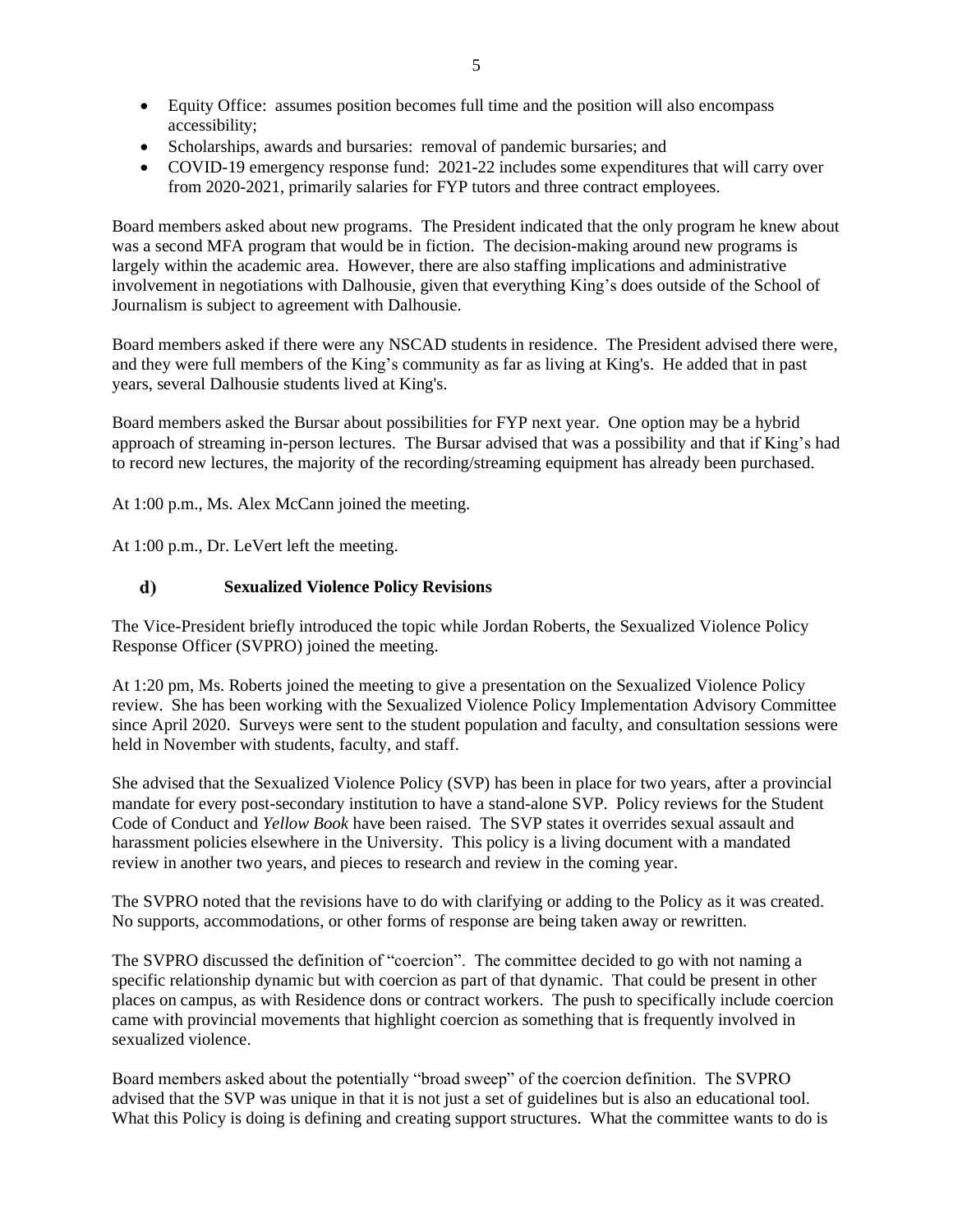to give people the tool to allow them to recognize when they are in a relationship where they are experiencing manipulation and coercion.

Board members asked about how one differentiates between young people trying to express themselves sexually, in an awkward manner, including situations involving individuals on the autism spectrum, as an example. Other concerns centred on differences in expression between cultures.

The SVPRO noted that the University will be hiring an Equity and Accessibility Officer who can make sure those pieces are being acted on.

Other Board members, noted that in discussing the aspects of the Policy, consequences were considered as being the "scariest" part of the policy and that perhaps these discussions should be reframed through a harm reduction lens.

The SVPRO discussed other proposed changes including the addition of a definition of discrimination, dealing with incidents that occurred before the effective date of the SVP, where it was decided there was not a statute of limitations as long as there was a connection to the King's community.

The SVPRO discussed the purpose and goals of interim measures, which can be put in place during an investigation process. Changes proposed also deal with the issue of confidentiality.

The SVPRO noted that the SVP is a living document. While she is seeking approval by the Board of Governors of current changes, the document will continue to evolve. Some of the pieces that are coming up are incidents before November 30, 2018, and what should be considered for the purposes of decisions relating to a University member's continued involvement with the University. There is also a need to clarify decision-makers for Reports and Outcomes.

The SVPRO reviewed other areas of the SVP that will be reviewed in future: third party reporting; clarity on student-faculty relationships; enhancing the policy statement and principles sections; an annual report to the Board of Governors; and inclusion of a definition of the word "instructor".

At 1:30 p.m., Professor Kierans left the meeting.

At 1:30 p.m., Dr. Susan Dodd joined the meeting.

The Chair called for the motion.

The Secretary advised that the Board materials were missing the red-lined version of the SVP but that Pam Hazel had circulated the red-line document and it was in the meeting chat.

Board members discussed with the SVPRO when an update on other changes to the SVP will be provided. The Chair asked if the resolution should contain a section that there will be an update to the Board in June.

**MOTION (O'Brien/Pembroke) that the Board approve the revisions to the Sexual Violence Policy (SVP) as they appear in the red-lined document and summarized by the Sexualized Violence Prevention and Response Officer (SVRPO) and that the SVPRO provide an update on further SVP developments for the June meeting of the Board. CARRIED.**

At 2:34 p.m., the meeting paused for a 10-minute break.

At 2:47 p.m., the meeting resumed.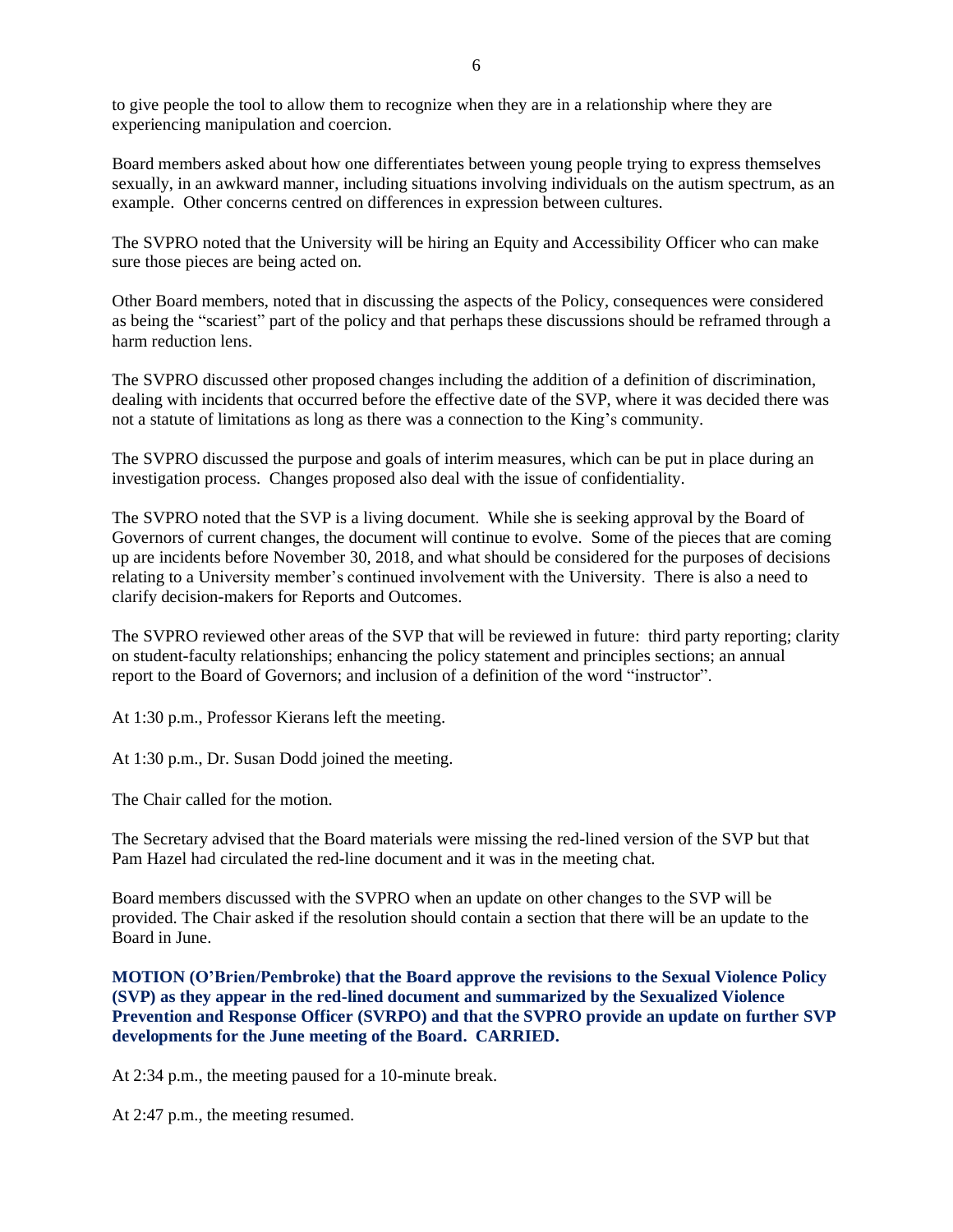## **(2020:39) GOVERNANCE, HUMAN RESOURCES AND NOMINATING COMMITTEE CHAIR'S REPORT**

The Secretary, as Chair of the Governance, Human Resources and Nominating Committee provided an update on current vacancies. She also discussed the work plan for 2021, including a Board survey and training.

#### **(2020:40) PRESIDENT'S REPORT**

The President referred to his written report dated November 20. He noted that Nova Scotia is in the second wave of the pandemic now. He advised that the Occupational Health and Safety (OHS) Committee has been a highly effective body. Decisions made concerning the pandemic are made in consultation with, and on the recommendation of, the OHS Committee. All aspects of the University are represented on it, including students. Board members should take a lot of reassurance on how the OHS Committee is operating. The two co-chairs are Tim Ross and Dolly McIntyre.

The President then asked the Dean of Students, Katie Merwin, to report on the current status of residence.

Ms. Merwin advised that there are 105 students living in residence, 125 people in total including residence staff. The University has only single rooms at this time. There is an elevated risk because of the lack of an apartment-type residence. Overall, there has been a conscientious effort on the students' part to abide by public health guidelines.

Ms. Merwin then spoke to how King's is preventing COVID from entering the University space. Dr. Strang and his team have helped to answer questions as they arise. King's residence team and the OHS Committee are reviewing safety plans regularly. As an example, with the new restrictions that came in two weeks ago, King's was able to adapt quickly. Dining is now take-out only. Groups are limited to five people; air circulation in common rooms is on maximum. King's students have access to supports at Dalhousie for physical and mental health. By moving students into isolation, King's has made it as contact-free as possible for the safety of students when waiting for test results to come back.

Ms. Merwin then touched on the mental health of our students. She notes that the restrictions exacerbate the mental health concerns of students. The University has counselling, social workers, access to 24-hour counselling through Dalhousie, and supports for international students. At King's, some of our most important mental health supports are peer supports, so there are upper-year students participating. There is also Jordan Roberts. King's also has twice-a-week meetings with Dalhousie's team.

Some of the things the University has been doing to support mental health are Diwali, structured writing time, and KSU and Jordan have been preparing care packages for off-campus students. Ms. Merwin also acknowledged the Alumni Association, who has taken on preparing care packages for the 25 students who will be staying in residence over the break.

Two negative stressors are the financial element and the academic element of online teaching. The Pass/Ill options of grading will help.

Ms. Merwin advised that the final risk for students in the new year is when they return from the break. The University has the benefit of experience, but Nova Scotia is also in the second wave and everyone recognizes that students may be coming from areas where there is a higher risk. To manage the risk, King's has made it easier for students to stay in residence: contact-free temperature checks and arranging for food service during the break. The University has stepped up regular communications on travel safety and public health information. The University will continue to support students with their daily digital check-ins that students need to do to confirm that they are complying. Students are supporting other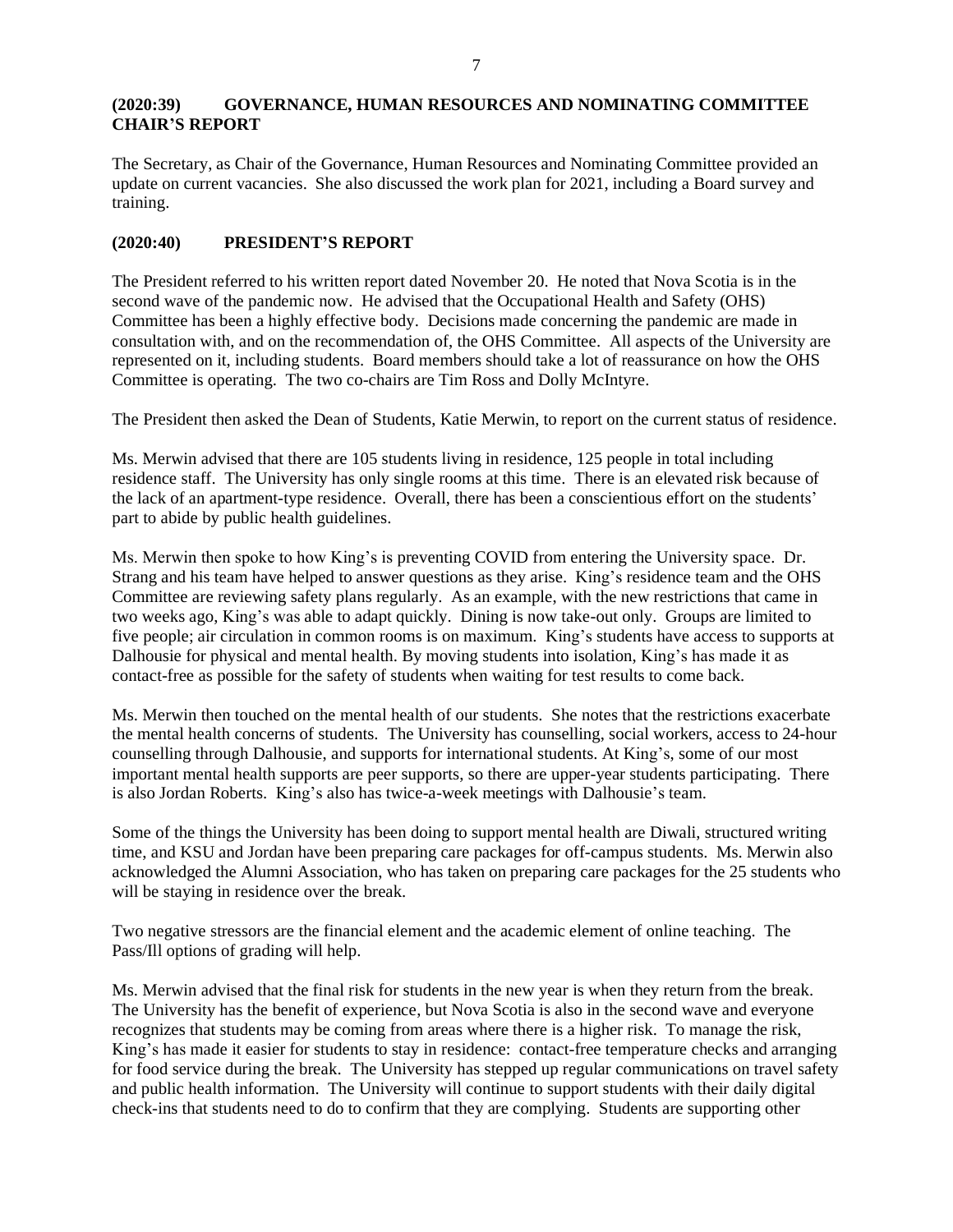students by getting groceries and textbooks. King's has been working with the Westin Hotel, which is the designated hotel for international students returning from the break and is providing meal delivery and support for students with financial needs. King's has a code of conduct, but has found that students are eager to support the regulations because they regard Halifax as their home. It has been a team effort from across the community on campus.

At 3:00 p.m., Dr. LeVert rejoined the meeting.

At 3:00 p.m., Professor Kierans rejoined the meeting.

At 3:00 p.m., Dr. Dodd left the meeting.

Board members asked about the number of returning students and thanked the Dean for her thorough and thoughtful report and all she has done for students. Ms. Merwin, in turn, recognized her team's efforts.

#### **(2020:41) PRESIDENT'S PERSONNEL RECOMMENDATIONS**

The President advised that he was asking the Board to confirm the appointment of Dr. Tim Clarke, the first appointment of four to increase the diversity of the teaching faculty. The President advised that Dr. Clarke identifies as a member of the Qalipu Mi'kmaq First Nation in Newfoundland. He asked Ms. Martin to provide the Board with some background on the Qalipu Mi'kmaq First Nation. Ms. Martin provided background and history on the Qalipu. The Chair thanked her for her explanation.

The President then asked the Vice-President to speak to the number of proposed sabbaticals in the next few years. The Vice-President noted that he consulted with the Program Directors at an early stage. This is a situation that arises because of several deferrals of sabbaticals that have occurred over the years that have been requested by Programs to retain the strength of academic offerings. The Vice-President advised that the majority of sabbaticals are half-sabbaticals and that there is general agreement among Program Directors that there is a way to satisfactorily handle these.

#### **MOTION: (Lahey/Davies) that the Board approve the following appointments and reappointments as presented in the meeting package. CARRIED.**

## **(2020:42) KING'S STUDENTS' UNION (KSU) REPORT**

The KSU President reported that the KSU has had meetings with residence staff, the OHS Committee and the Equity Committee. The KSU President advised that they have been doing lots of work on the Sexualized Violence Policy review. The Board of Governors representatives are writing a response to the Board on the Equity, Diversity and Inclusion review. The KSU has been doing individual advocacy work to help students with things like housing, mental health support, how to make online learning better and have held a food justice panel. The KSU has moved away from holding online events because students are too burned out to be on screen. Care packages for students have been distributed.

In terms of solidarity with Mi'kmaq fishers, the KSU has been doing letter-writing and phone bank sessions to support Indigenous fishers.

The KSU held its fall annual general meeting and councillor elections. Committee work and work with the Canadian Federation of Students' Nova Scotia and national continues.

Board members inquired as to the care packages and if many students would be stuck in Halifax over the holidays and couldn't go home. The KSU President advised that some students will go home for the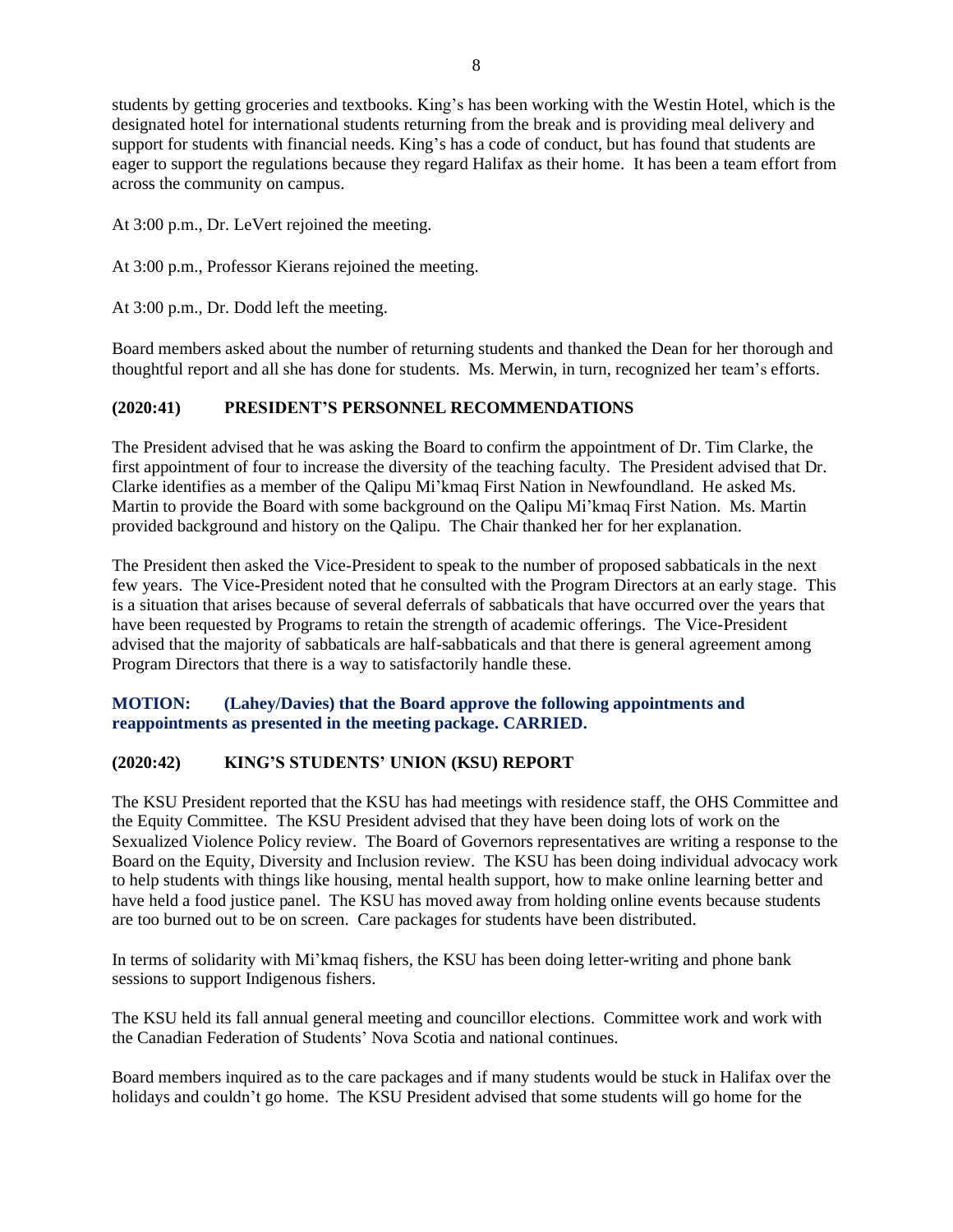holidays and not come back next semester. And the families of some students may think the student would be safest in Halifax.

#### **(2020:43) VICE-PRESIDENT'S REPORT**

The Vice-President advised that he circulated a written report and wanted to lead off by thanking everyone he has worked with. He noted that the online teaching experience has been a learning experience. FYP has done quite well in the context of adapting to the online format for teaching. The synchronous aspect allows for more contact and support.

The Vice-President noted that the FASS student forum that was conducted by colleagues at Dalhousie was certainly an eye-opener that faculty took close notice of. It was a loud statement from students that they are struggling under the mode of delivery that was used in transferring from teaching in-person to online. There was a lot of expertise and that was leveraged, but expertise was lacking in wholesale pandemic teaching, where everything went online. That resulted in workload issues – too much online, too many assignments.

The Vice-President noted that the Sexualized Violence Policy was a large focus of his activity in the fall. Student employment was another focus.

The Vice-President advised that the potential Dalhousie Faculty Association strike was averted in November.

## **(2020:44) PRESIDENT'S REVIEW OF EQUITY, DIVERSITY, AND INCLUSION (EDI) – ACTION PLAN**

The Chair noted that one thing the President's report on EDI has highlighted is how much has been done over the last while, but how it becomes lost or obscured by the passage of time. He advised that he was preparing a memo that will be circulated to start the process to develop an EDI action plan for the Board.

#### **(2020:45) OTHER BUSINESS**

The President acknowledged the significant contribution of the Senior Administrative Team and noted, in particular, the contributions of Katie Merwin and Ian Wagschal.

The Advancement Director reminded the Board that it was Annual Fund time, and everyone should have received information.

The Chair thanked all for their contributions during this past year.

At 3:56 Alex McCann left the meeting.

**(2020:46)** *IN CAMERA*

#### **MOTION: (Ruck/Gray) that the Board of Governors enter an** *in camera* **discussion. CARRIED.**

The meeting moved to an *in camera* discussion at 3:56 p.m.

## **MOTION: (Ruck/Gray) that the Board of Governors move out of the** *in camera* **discussion. CARRIED.**